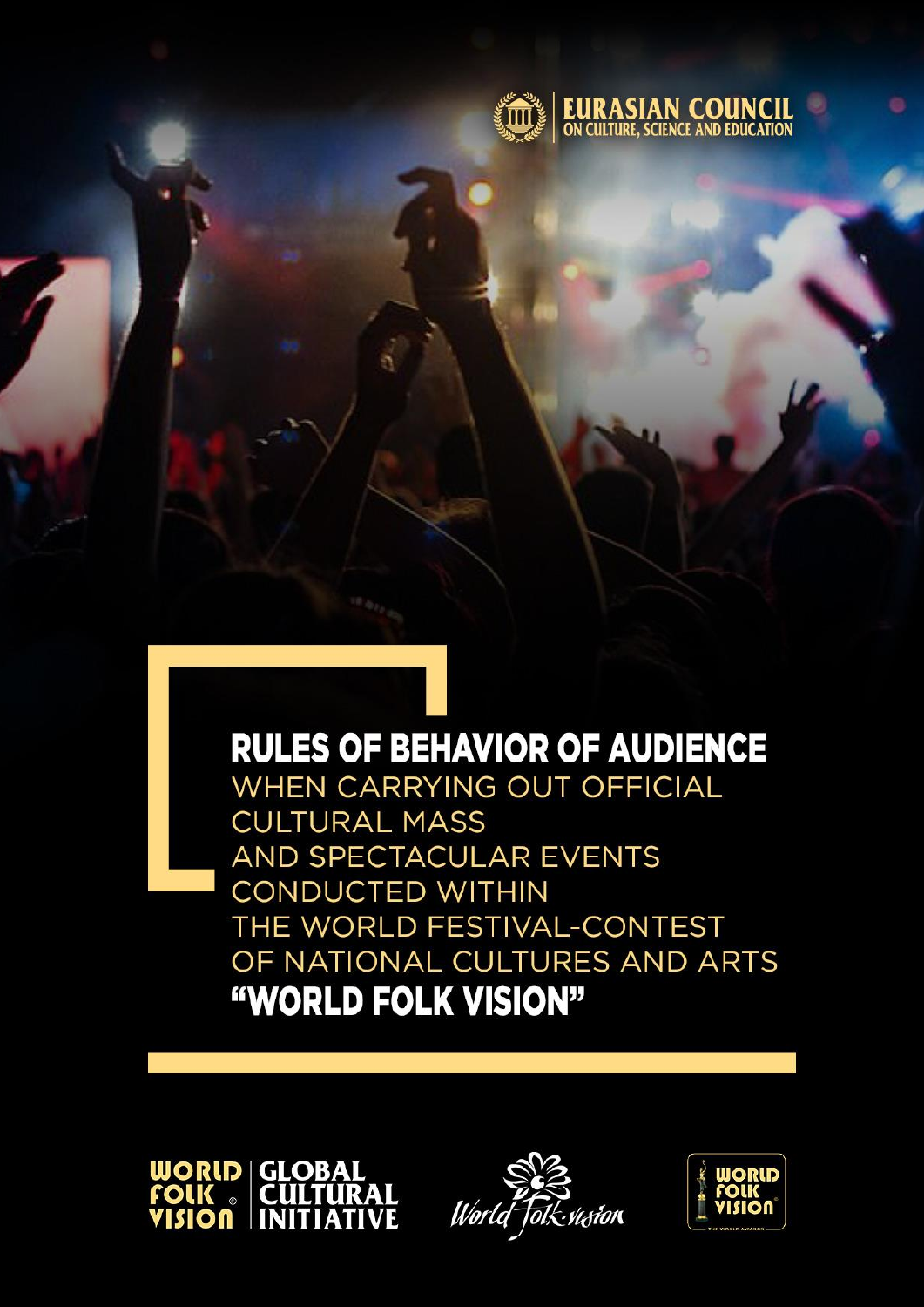#### **RULES OF BEHAVIOR OF AUDIENCE WHEN CARRYING OUT OFFICIAL CULTURAL MASS AND SPECTACULAR EVENTS CONDUCTED WITHIN THE WORLD FESTIVAL-CONTEST OF NATIONAL CULTURES AND ARTS "WORLD FOLK VISION"**

#### **I.General rules**

1. These Rules establish the behavior of spectators, their rights and obligations during official cultural and entertainment events held as part of the World Festival -Contest of National Cultures and Arts 'WORLD FOLK VISION".

2. For the purposes of these Rules, the following basic concepts are used:

**"Entrance ticket"** - a document established by the organizer of the official cultural and entertainment events held as part of the World Festival -Contest of National Cultures and Arts "WORLD FOLK VISION", confirming the person's right to attend official events;

**"Large object"** - any object whose dimensions in length, width and height exceed 40 x 40 x 45 centimeters;

**"Association of spectators"** - a group of people consisting of more than 20 people who support one of the participants in official cultural events, accredited by the organizer of official cultural events in the manner determined by the organizer;

**"Sector for active support"** - a separate block of spectator seats, which is mandatory at the Concert venue, determined by the owner (user) of the object in agreement with the organizer of the official cultural event, designed to support spectators of participants in official cultural events, including using the support tools specified in the appendix to these Rules;





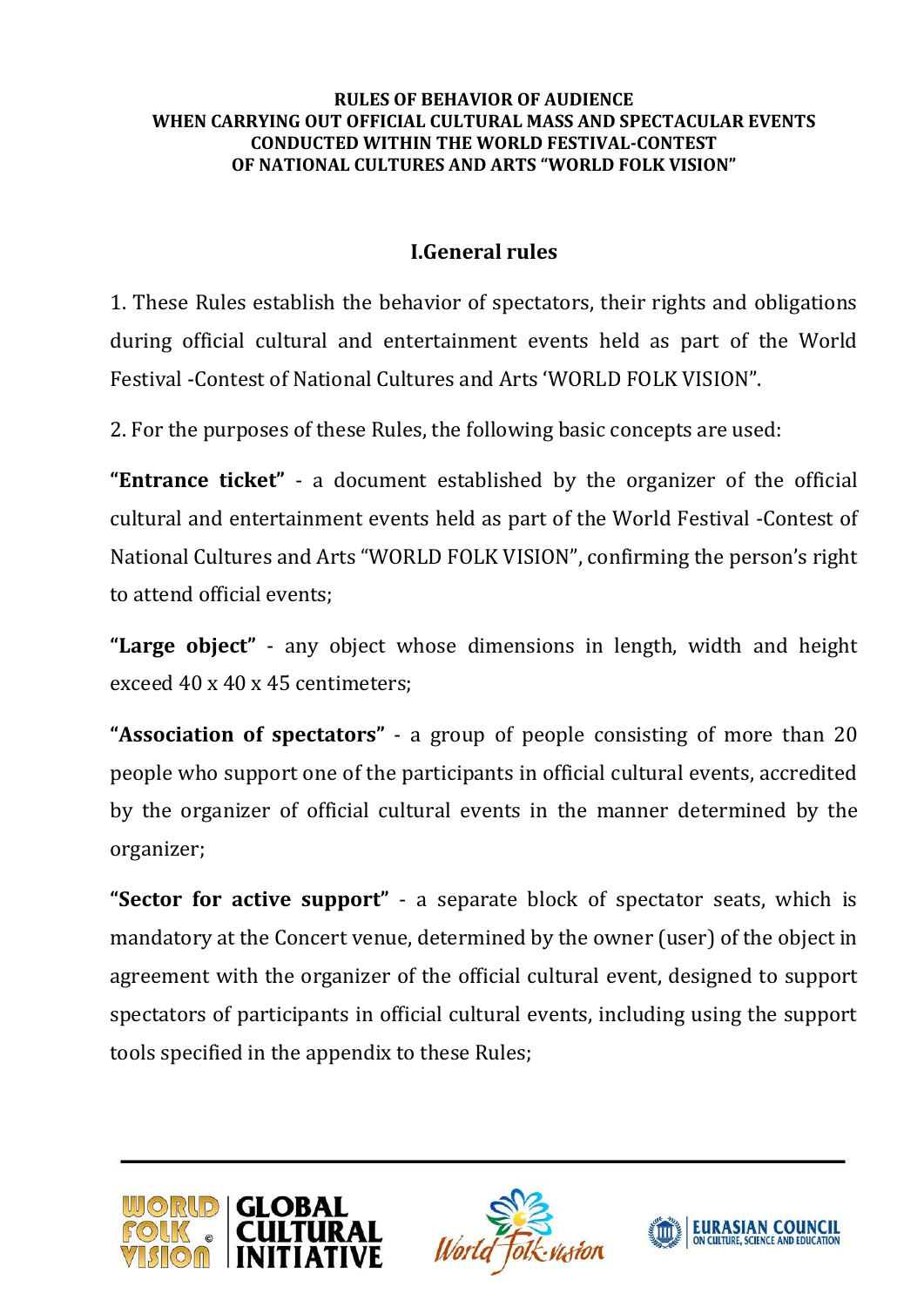**"Means of support"** - objects that contain information or graphic data, materials for the visual design of the stands, as well as wind instruments for extracting sounds that are used or can be used by viewers, with the exception of items provided for by subparagraph "l" of paragraph 5 of these Rules;

**"Organizer of official cultural events"** - a legal entity or individual, on the initiative of which an official cultural event is held and (or) which provides organizational, financial and other support for the preparation and conduct of such an event;

**"Concert venue"** - real estate objects or complexes of real estate specially designed for cultural events and (or) sporting events, including sports facilities.

# **II. The rights and obligations of spectators, as well as prohibitions applicable to spectators during official cultural events**

3. Spectators, when holding official cultural events, have the right:

a) to respect and protect the dignity of the individual on the part of the organizers and participants of official cultural events, owners (users) of sports facilities and persons ensuring the protection of public order and public safety during official cultural events;

b) timely receipt of necessary and reliable information about the procedure for being in places of official cultural events and getting out of them, about restrictions and prohibitions associated with attending official cultural events;

c) to provide the necessary medical care in cases and in the manner established by the legislation of the country where cultural events are held;

d) to enter the venues of official cultural events to view an official cultural event if you have an entrance ticket to such an event or a document replacing it





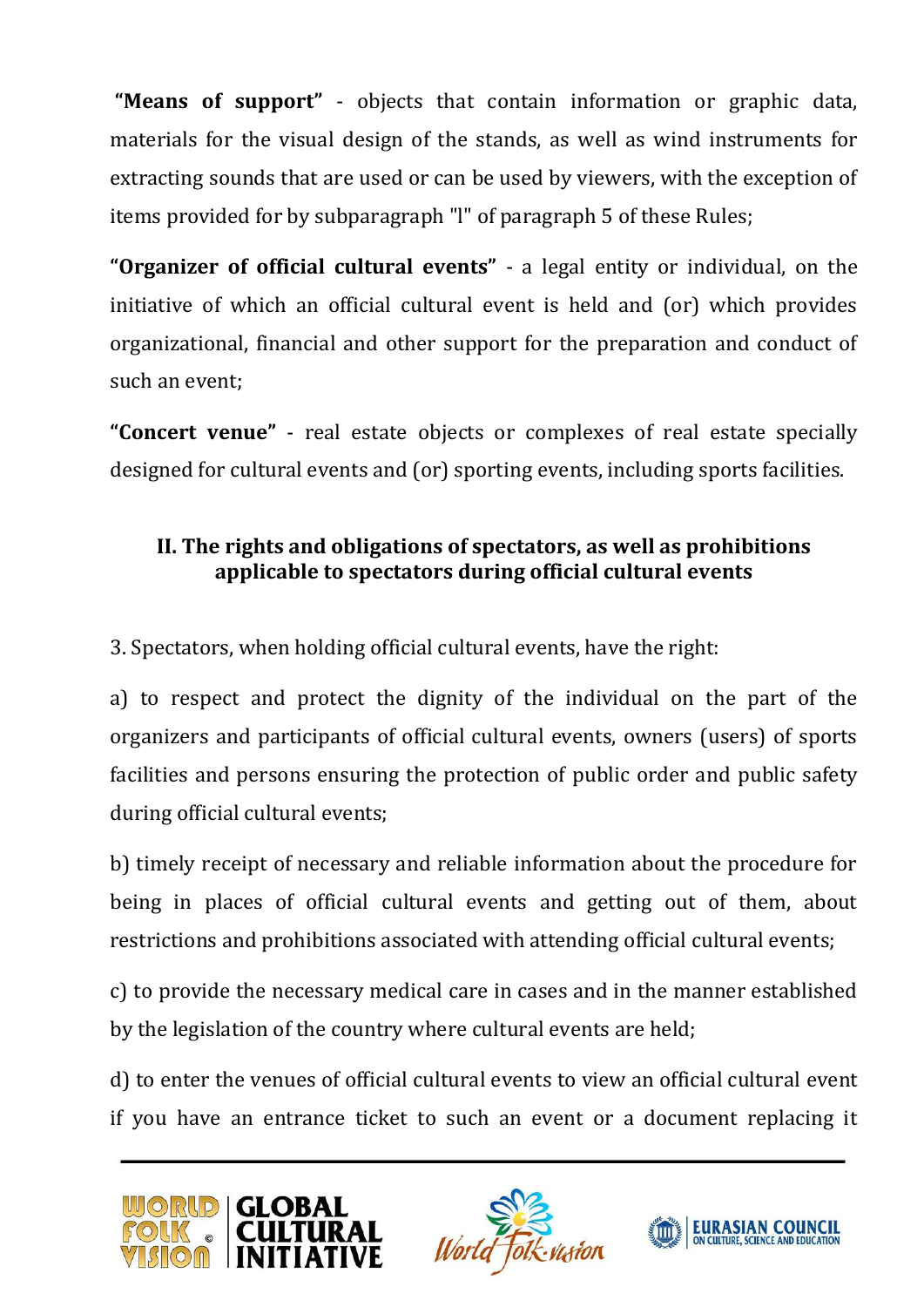(including accreditation or invitation), unless an administrative ban is imposed on the spectator to visit the venues of official cultural events on the days of their holding in accordance with the relevant document on administrative offenses of the respective state.

Entrance to the venues of official cultural events implies acceptance and voluntary compliance by the audience with the requirements established by these Rules that are valid for the entire time the spectators are in the venues of official cultural events;

e) to stay at the venue of the official cultural event during the whole time of the event;

f) to use all the services provided in the places of official cultural events by the organizers of official events, the owners (users) of objects of cultural events and other persons authorized by the organizers of official cultural events or owners (users) of objects to provide such services;

g) to take an individual spectator seat indicated on the admission ticket or in a document replacing it (except when the ticket or a document replacing it does not guarantee an individual spectator seat), from which the visual review is not limited and which is maintained in a state of cleanliness and order;

h) to the passage to an individual viewing place with soft drinks in plastic or paper cups and food purchased at specialized points of sale located in the places of official cultural events;

i) to carry to places of official cultural events and use when conducting such events:

- personal items not prohibited for carrying by these Rules;

- means of support that meet the requirements provided for in paragraph 7 of





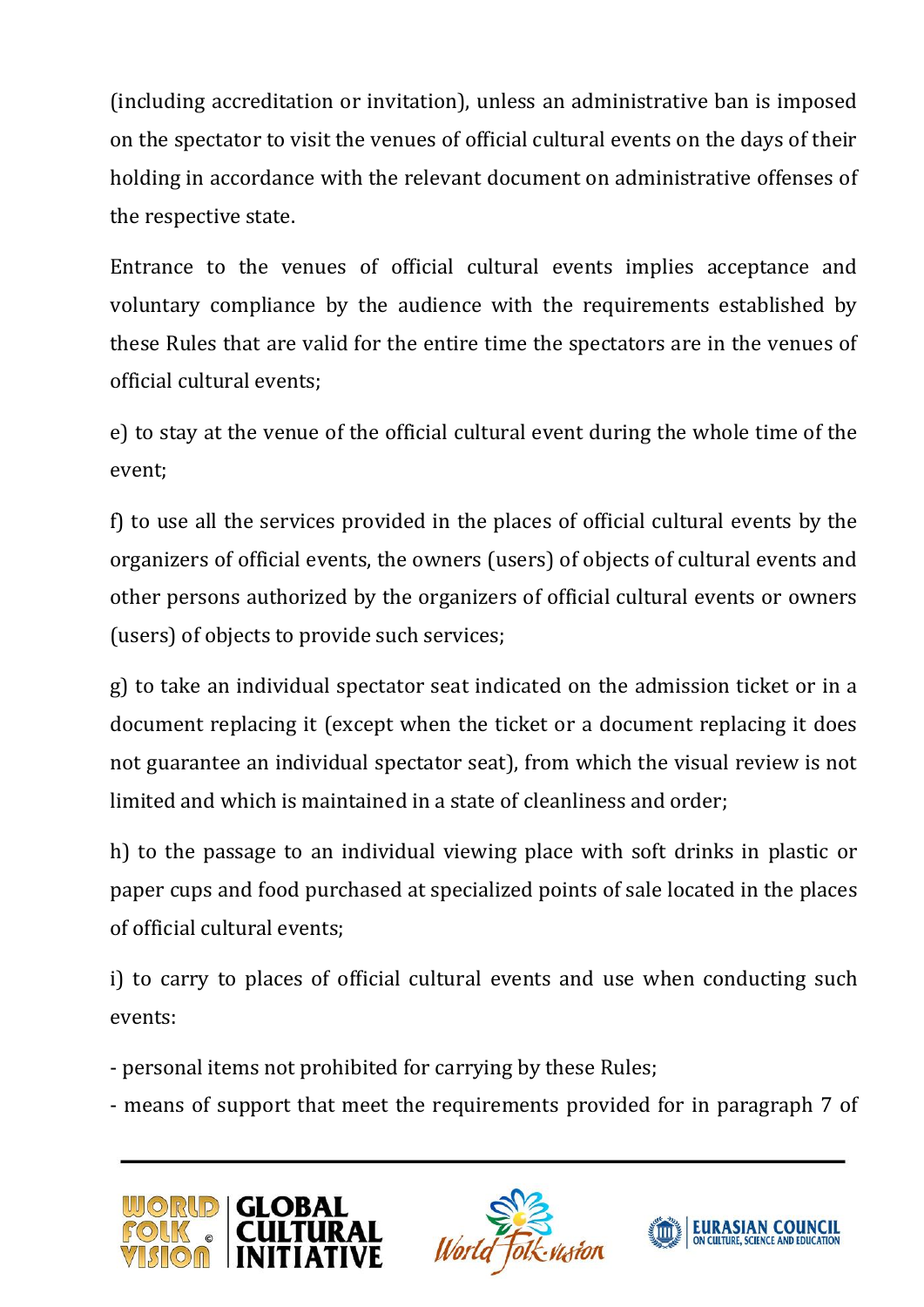these Rules;

j) to support participants in official cultural events while standing in the absence of objections from other viewers;

k) to travel to the venue of the official cultural event and (or) to the territory adjacent to it by personal vehicles, as well as to the parking space if there is a pass for vehicles issued by the organizer of the official cultural event or the owner (user) of the object;

l) for the use of toilet rooms (booths) located in places of official cultural events, without charge;

m) on the safety of personal belongings handed over to the storage room located at the facility;

n) to the assistance of volunteers, supervisors, managers and other persons involved in organizing an official cultural event by the organizers of official cultural events, by the owners (users) of objects, including to receive information from these persons on the services provided, on the location of the audience places, entrances and exits in places of official cultural events, as well as help with the evacuation of these places.

4. Spectators, when conducting official cultural events, are required to:

a) to present an entrance ticket to the controllers, as well as in cases established by the relevant decision of the competent state authorities, an identity document, at the entrance to the venue of the official cultural events, occupy an individual spectator seat indicated on the entrance ticket or document, its substitute, except when the ticket or the document replacing it does not guarantee the occupation of an individual spectator's seat;





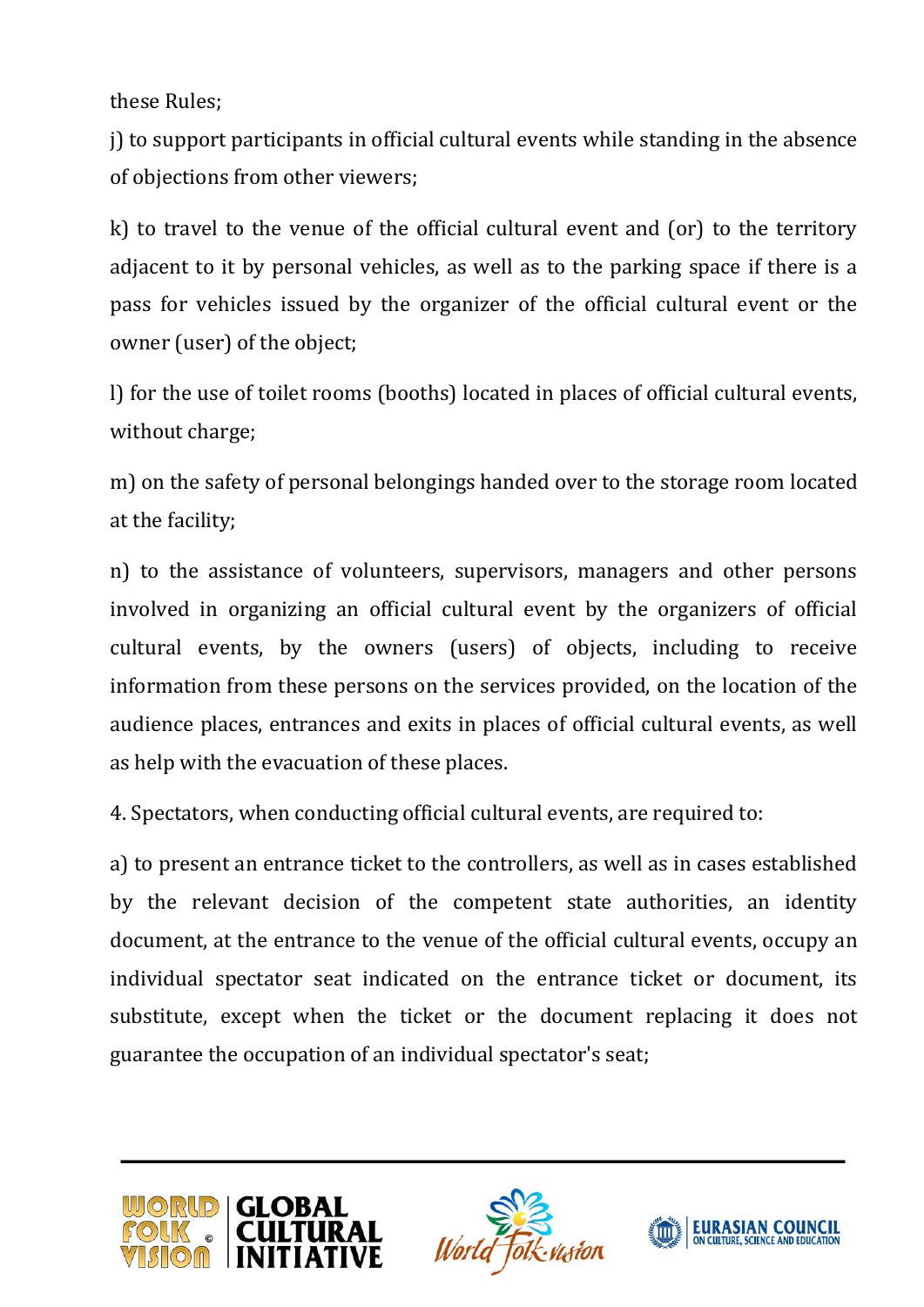b) to present to the controllers the permit for the motor vehicle issued by the organizer of the official sports competition or the owner (user) of the facility when driving to the venue of the official cultural event and (or) to the territory adjacent to it by personal motor vehicle;

c) to undergo a personal inspection and provide personal items for inspection during the passage to the venue of the official cultural event and (or) to the territory adjacent to it;

d) to hand over large objects to the storage room, except when the transport of large objects to the venue of the official cultural event is agreed with the organizer of the official cultural event;

e) to observe public order and the requirements established by these Rules while in the venue of the official cultural events;

f) to behave respectfully towards other spectators, organizers and participants of official cultural events, owners (users) of objects and persons ensuring the protection of public order and public safety at the venues of official cultural events;

g) immediately inform supervisory managers and other persons who ensure public order and public safety during an official cultural event about cases of detection of suspicious objects, disturbance of public order, the occurrence of smoke or fire, the need to provide medical assistance to persons in the venue official cultural events;

h) not to cause property damage to other spectators, organizers and participants of official cultural events, owners (users) of objects and persons ensuring the protection of public order and public safety during official cultural events, take care of the property of the object, and also observe cleanliness;





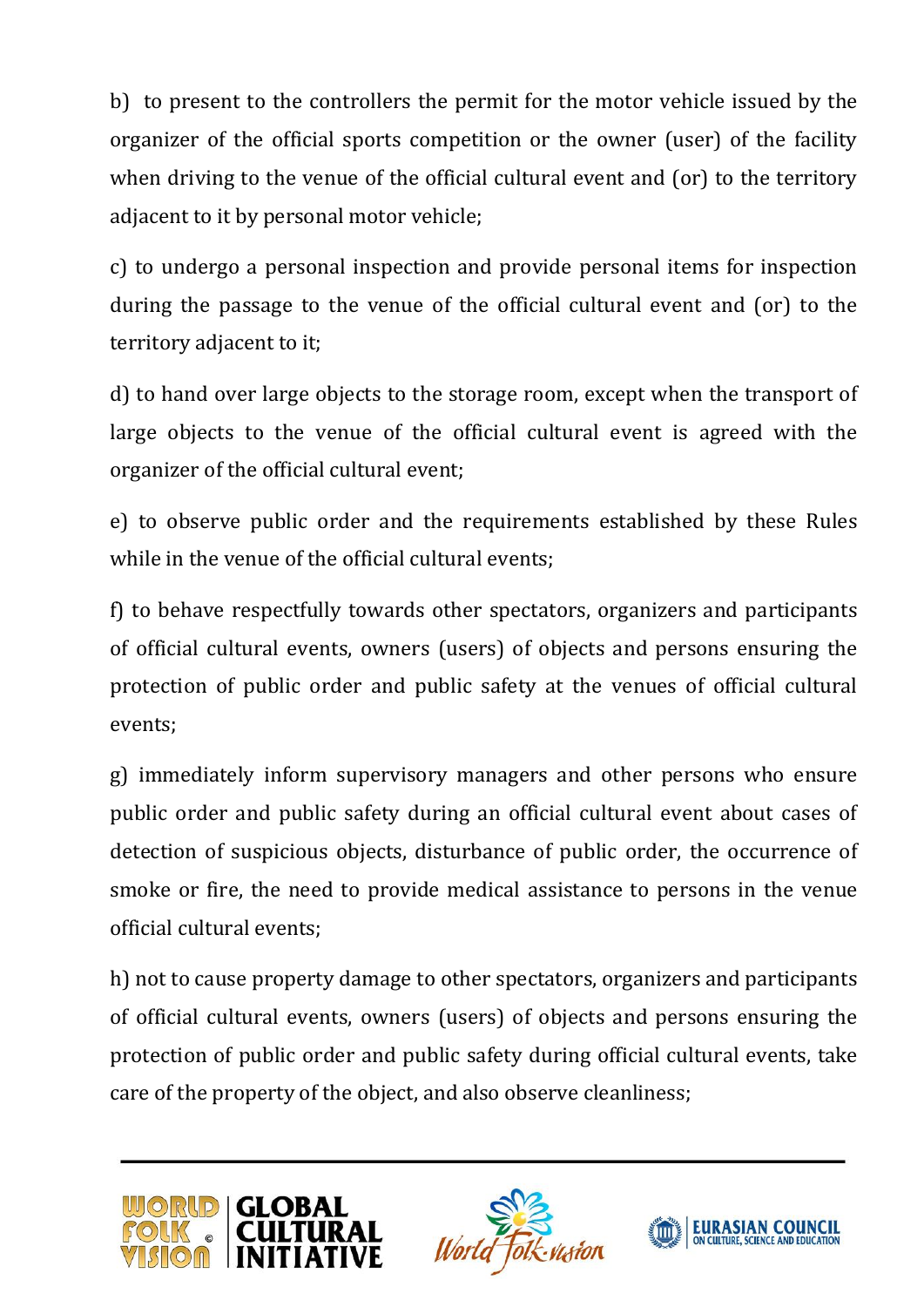i) to comply with the legal requirements of the representatives of the organizer of the official cultural event, the owner (user) of the object, controllers and other persons who ensure public order and public safety during official cultural events;

j) upon receipt of information on evacuation from the venue of the official cultural event, to act in accordance with the instructions of persons ensuring public order and public safety during official cultural events, in accordance with fire safety rules and the approved evacuation plan, keeping calm and without creating a panic.

5. Spectators in the venues of official cultural events are prohibited:

a) to be dunked, insulting human dignity and public morality;

b) to carry out actions that pose a threat to their own safety, life, health, as well as the safety, life, health of other persons who are in the venue of the official cultural event or in the territory adjacent to it;

c) to throw objects in the direction of other spectators, participants in official cultural events and other persons who are in the venue of the official cultural event or in the territory adjacent to it;

d) to insult other persons (including using banners, posters and other means of visual agitation) and commit other acts that discredit honor, dignity or business reputation or aimed at inciting hatred or hostility, as well as humiliating the dignity of a person or group persons based on gender, race, nationality, language, origin, religion;

e) to hide their faces, including the use of masks, with the exception of cases specially established by the organizer of an official cultural event, as well as





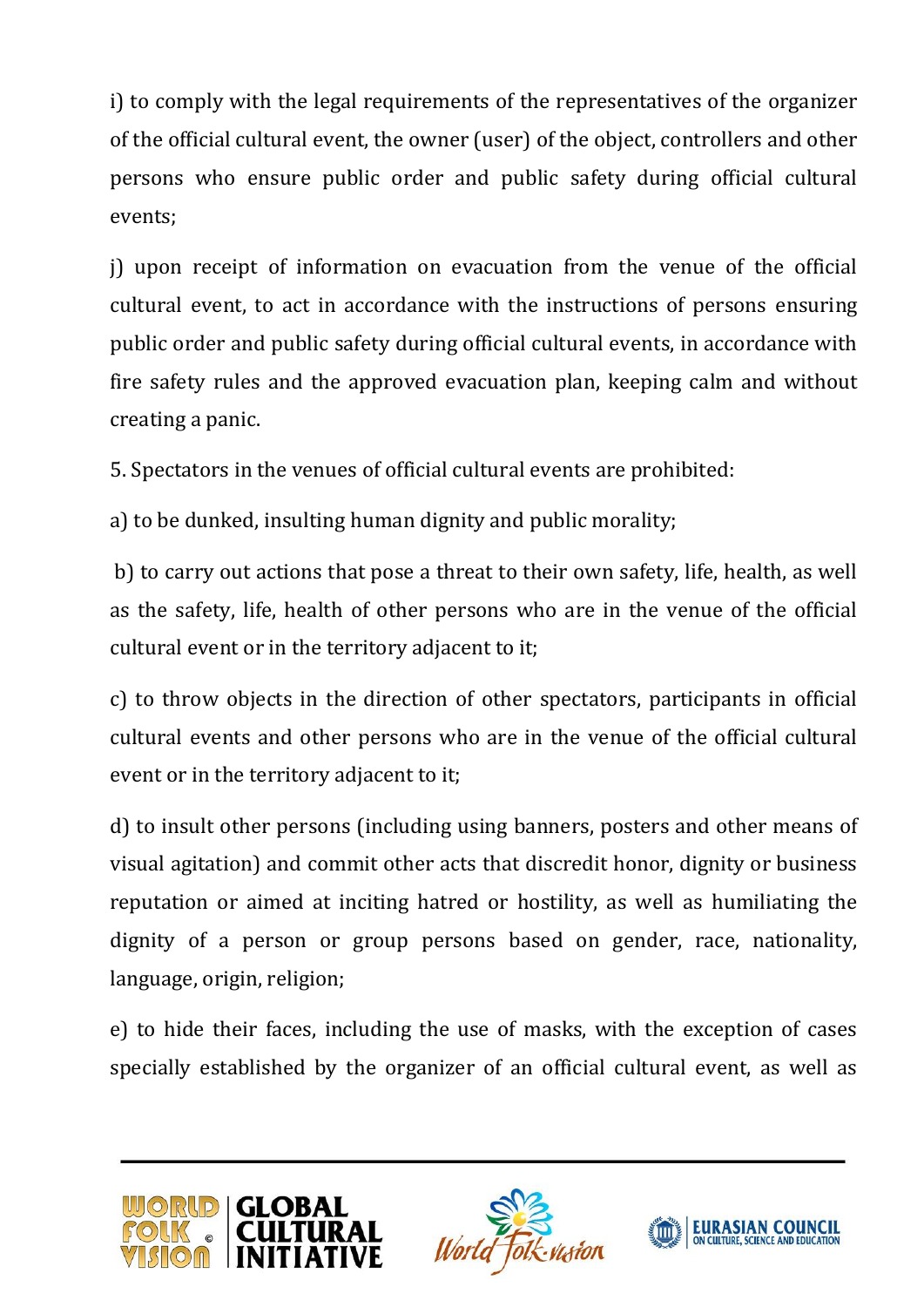masking devices and other objects specially designed to make it difficult to establish an identity;

f) to violate public morality and norms of behavior by exposing the intimate parts of the body while in places of official cultural events;

g) to enter the venue of the official cultural event or the territory adjacent to it, and into areas not indicated on the admission ticket or in the document replacing it (technical rooms, zones for guests of honor, places designed to accommodate representatives of funds media), access to which is limited by the organizer of the official cultural event and (or) the owner (user) of the object;

h) to be on the stairs during the official cultural events, to create obstacles to movement in the areas of official cultural events for evacuation, including in the aisles, exits and entrances (main and emergency);

i) to put inscriptions and drawings on structures located in places of official cultural events, and also to place foreign objects near them without the appropriate permission of the organizers of the official cultural event or owners (users) of objects;

j) to go to the venue of an official cultural event with animals and birds, with the exception of guide dogs in muzzles;

k) to conduct public events not provided for by the regulation of the official cultural events;

l) to bring to the venue of the official cultural event and use:

- weapons of any type, including self-defense, and ammunition, piercing or cutting objects, other objects that can be used as weapons, explosive, poisonous and pungent smelling substances, radioactive materials;





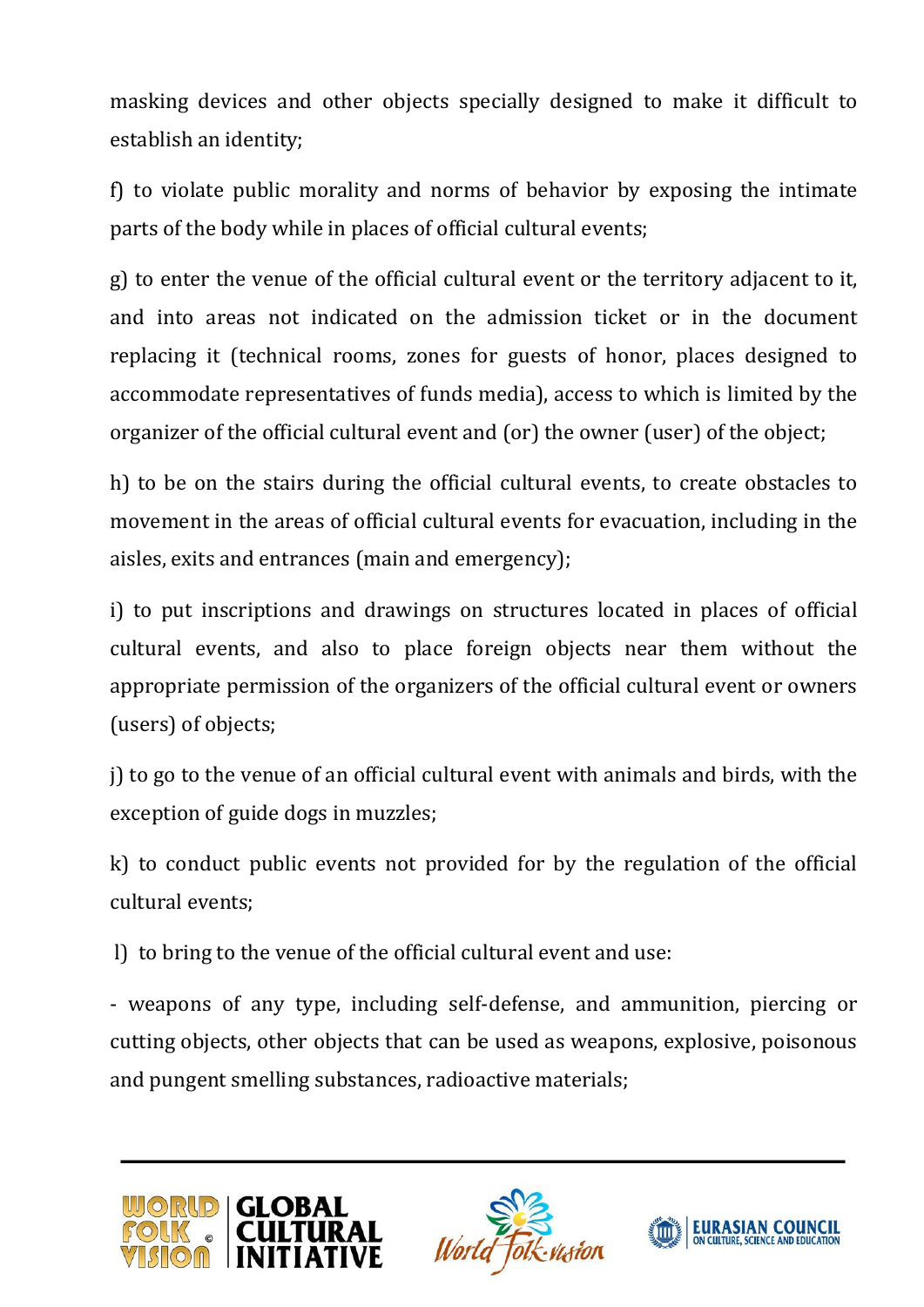- flammable and pyrotechnic substances or products (with the exception of matches, pocket lighters), including flares, firecrackers, gas cylinders and objects (chemical materials) that can be used to make pyrotechnic products or smokes;

- other substances, objects, products, including home-made manufacture, the use of which can lead to smoke, ignition;

- devices and products, including home-made, non-pyrotechnics, used for spreading, spraying various materials and substances (pneumatic clappers);

- coloring substances;

- wind instruments for extracting sounds (including vuvuzela), with the exception of horns and pipes;

- alcoholic beverages of any kind, narcotic and toxic substances or stimulants;

- soft drinks in glass or tin containers, as well as in plastic containers with a volume of more than 0.5 liter;

- propaganda materials of an extremist nature or containing Nazi attributes or symbols or attributes or symbols of extremist organizations;

- technical means capable of interfering with the holding of an official cultural event or its participants (laser devices, flashlights), radio stations, sound reinforcement means (except for the support means specified in the appendix to these Rules);

- large objects that interfere with other spectators, except when the delivery of such objects is agreed with the organizer of an official cultural events;

m) carry out illegal trade (including trade in entrance tickets or documents replacing them), distribute in any way products of a political, religious and racist nature (including posters, leaflets, booklets).





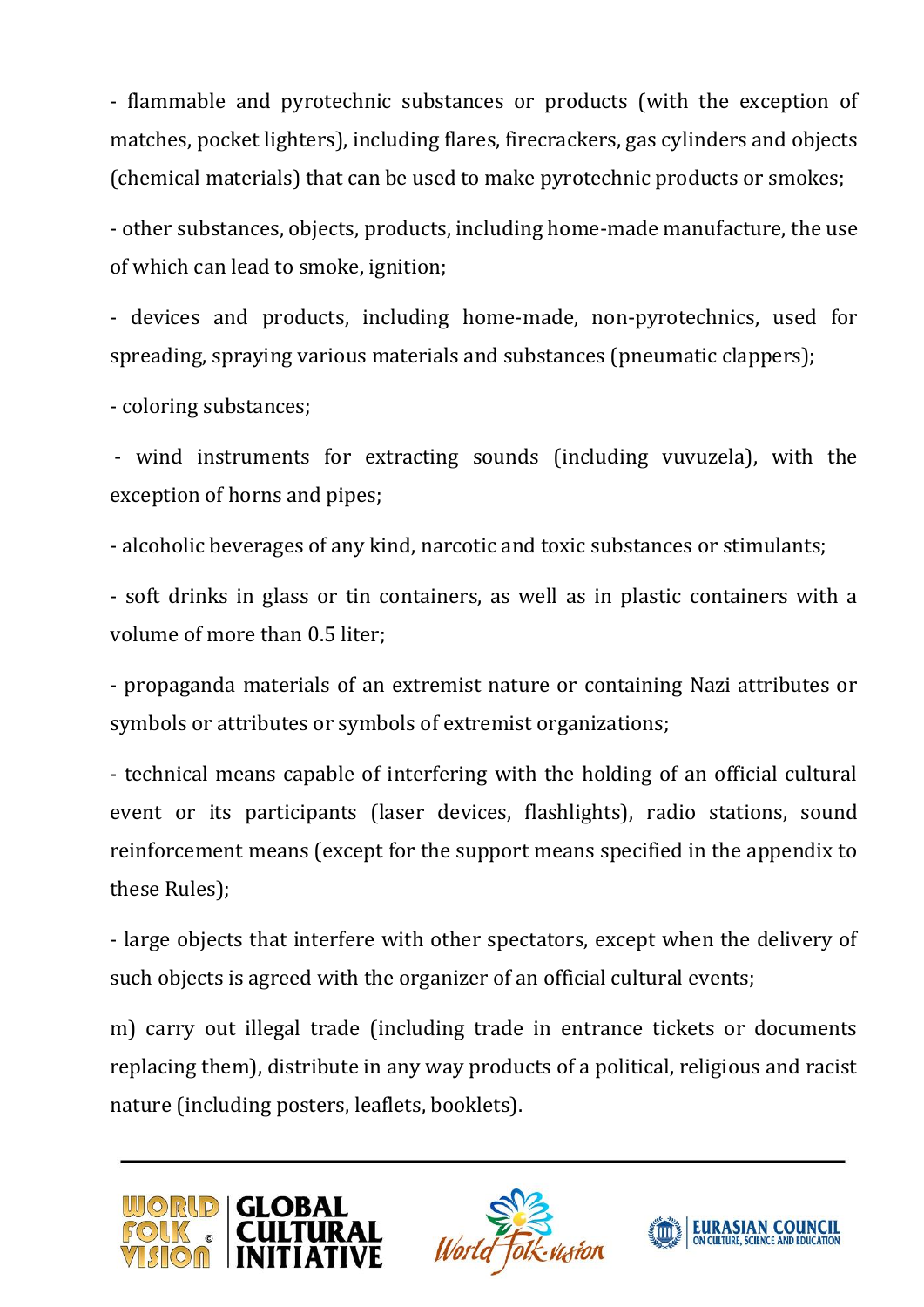6. In case of identification of an individual (including through video surveillance systems), in respect of which the court ruling on administrative prohibition on visiting the venues of official cultural events has entered into force, the organizer of the official cultural event and (or) controllers- stewards have the right to refuse entry to a specified person or remove him from the venue of an official cultural event by canceling an entry ticket or a document replacing him without replacing its value. The organizer of an official cultural event and (or) controllers must explain to the specified person the reason for refusing to enter or remove from the venue of the official cultural event and transfer the specified person to the representatives of the competent state executive authorities in the field of public safety, responsible for ensuring public order and public safety during an official cultural event.

### **III. Support Tools**

7. Support facilities, the transfer of which to the venue of official cultural events does not require prior coordination with the organizer of an official cultural event, must meet the following requirements:

a) not contain inscriptions of a political, extremist, provocative or advertising nature, insults, profanity or obscene images;

b) not contain Nazi attributes or symbols or attributes or symbols of extremist organizations, as well as attributes or symbols similar to them to the point of confusion;

c) not aim at insulting the honor and dignity of participants, spectators and (or) organizers of an official cultural event;

d) for banners and flags - do not exceed the size of 2 meters x 1.5 meters, including on hollow poles not exceeding 1.5 meters in length and 2.5





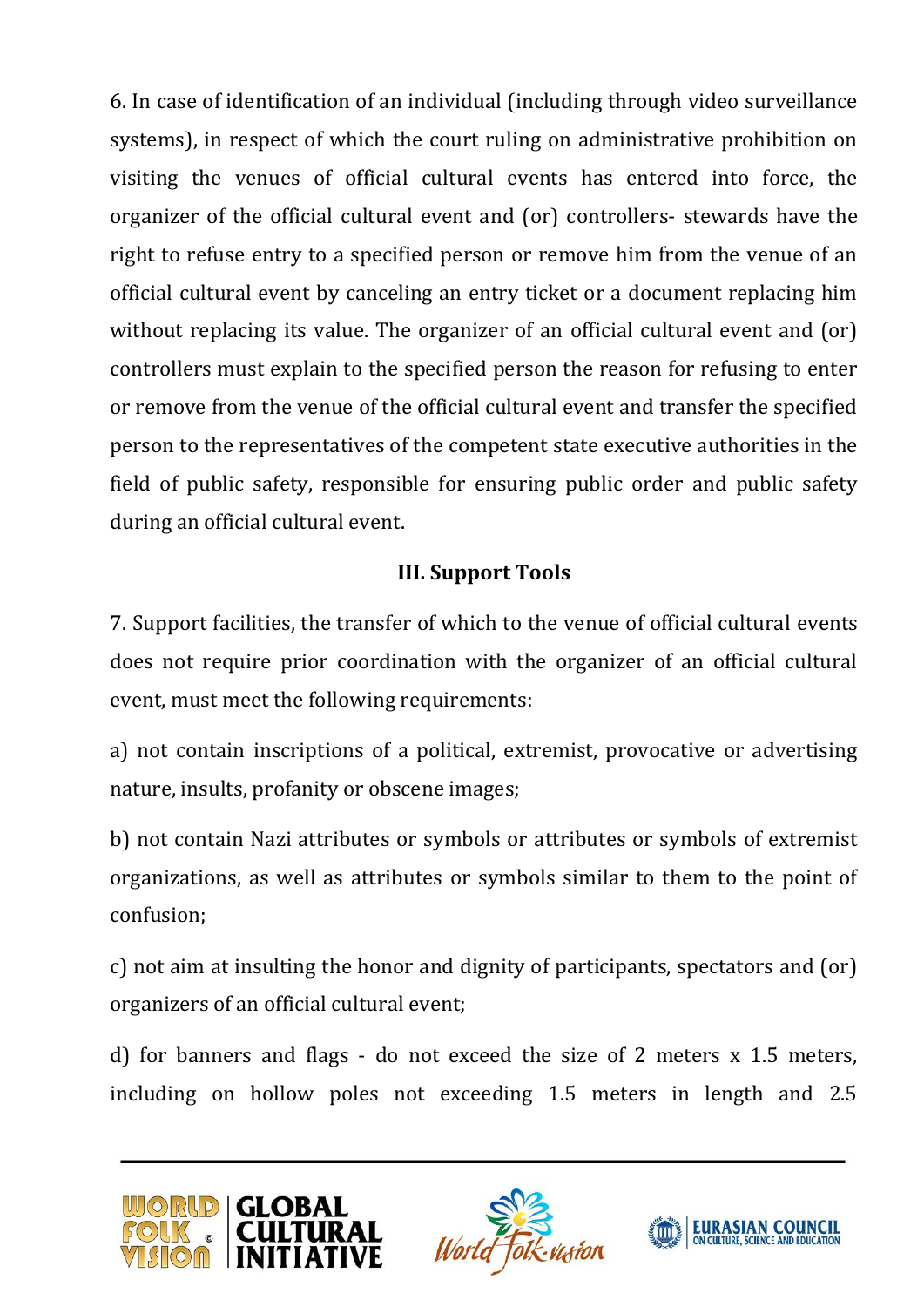centimeters in diameter;

e) not be objects, the use and (or) storage of which is not allowed by the legislation of the country of the cultural event.

8. Support facilities that do not require prior coordination with the organizer of an official cultural event should be placed in places where they will not interfere with other spectators from viewing the official cultural event.

9. Into the sector for active support, upon prior agreement with the organizer of an official cultural event in accordance with the procedure established by clause 11 of these Rules, the transfer of the support facilities specified in the annex to these Rules is allowed.

10. The transfer of the means of support specified in the appendix to these Rules that do not meet the requirements established for them is allowed only subject to prior approval by the association of spectators with the organizer of an official cultural event or his authorized person, as well as with persons ensuring the protection of public order and public safety during official cultural events.

11. In order to coordinate means of support that do not meet the requirements stipulated by clause 7 of these Rules, the association of spectators shall be entitled to submit a written application to the organizer of the official cultural event no later than 2 business days before the day of the official cultural event, unless otherwise shortened the deadline is not set by the organizer of the official cultural event.

Means of support that do not meet the requirements stipulated by subparagraphs "a" - "c" of paragraph 7 of these Rules are not subject to approval.

The organizer of an official cultural event or a person authorized by him to coordinate means of support is obliged to notify the applicant in writing of the





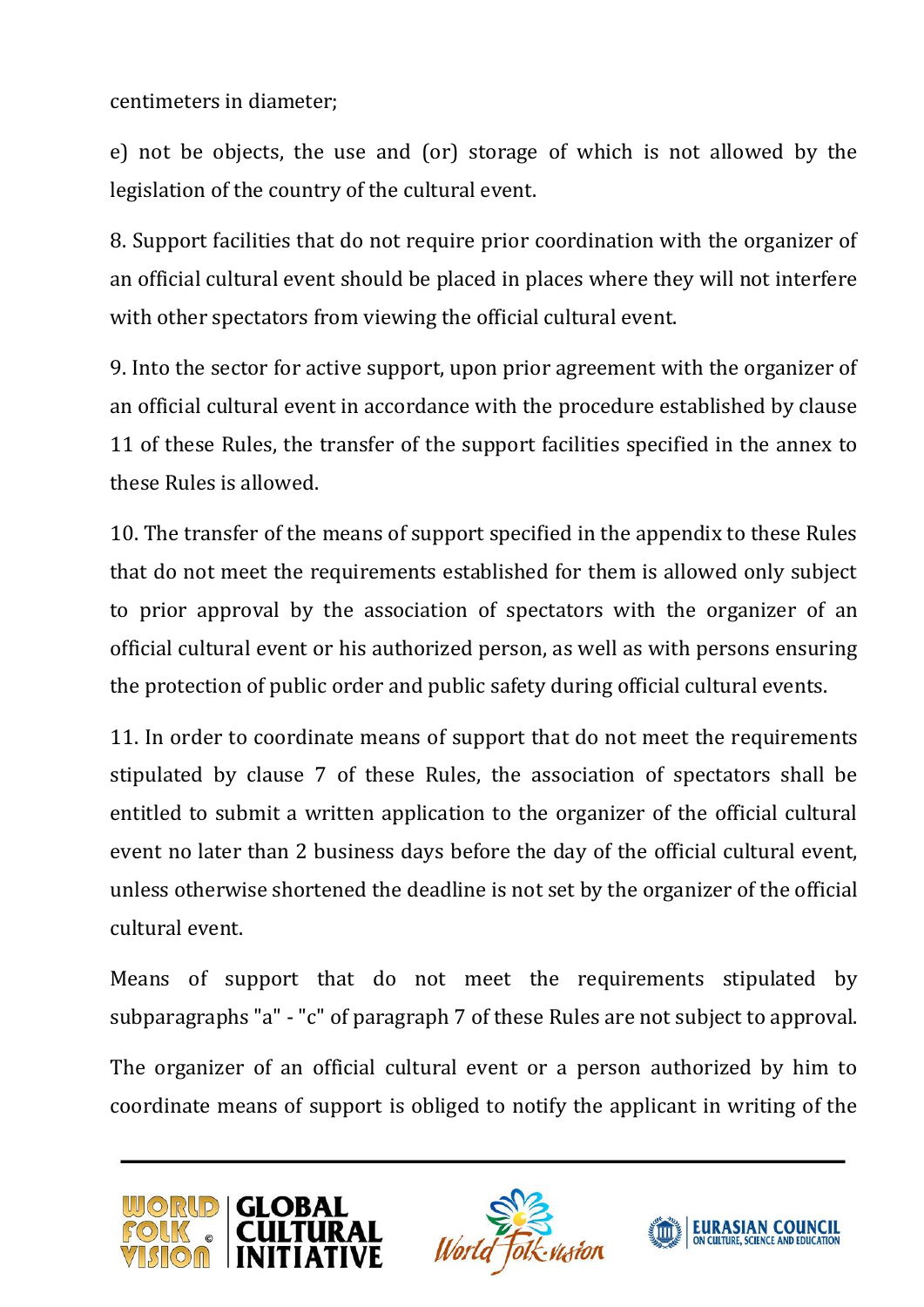decision made within a day from the day of submitting the means of support for approval by the applicant.

12. For each means of support agreed upon in the manner provided for in paragraph 11 of these Rules, a representative of the spectator association must be appointed by the association of spectators, who will be responsible for its use during an official cultural event, having verified his identity.

Information about the person responsible for the support tool, agreed in the manner prescribed by paragraph 11 of these Rules, is submitted by the association of spectators to the organizer of an official cultural event or to a person authorized by him.

13. The number and location of support facilities, agreed in the manner prescribed by paragraph 11 of these Rules, shall be determined by the organizer of an official cultural event or by a person authorized by him.

The organizer of an official cultural event or a person authorized by him is obliged to notify in writing the representatives of the competent state body responsible for ensuring public order and public safety during the official cultural event about the number and locations of the agreed support facilities at the venue of the official cultural mass event.

14. If the organizer of the official cultural event decides to use the sector to actively support one of the participants in the official cultural event, the transfer of support funds intended for the other participant to this sector is not allowed.

## **IV. Final provisions**

15. Persons who do not comply with the requirements established by these Rules, or refuse to comply with them, are not allowed in the places of official